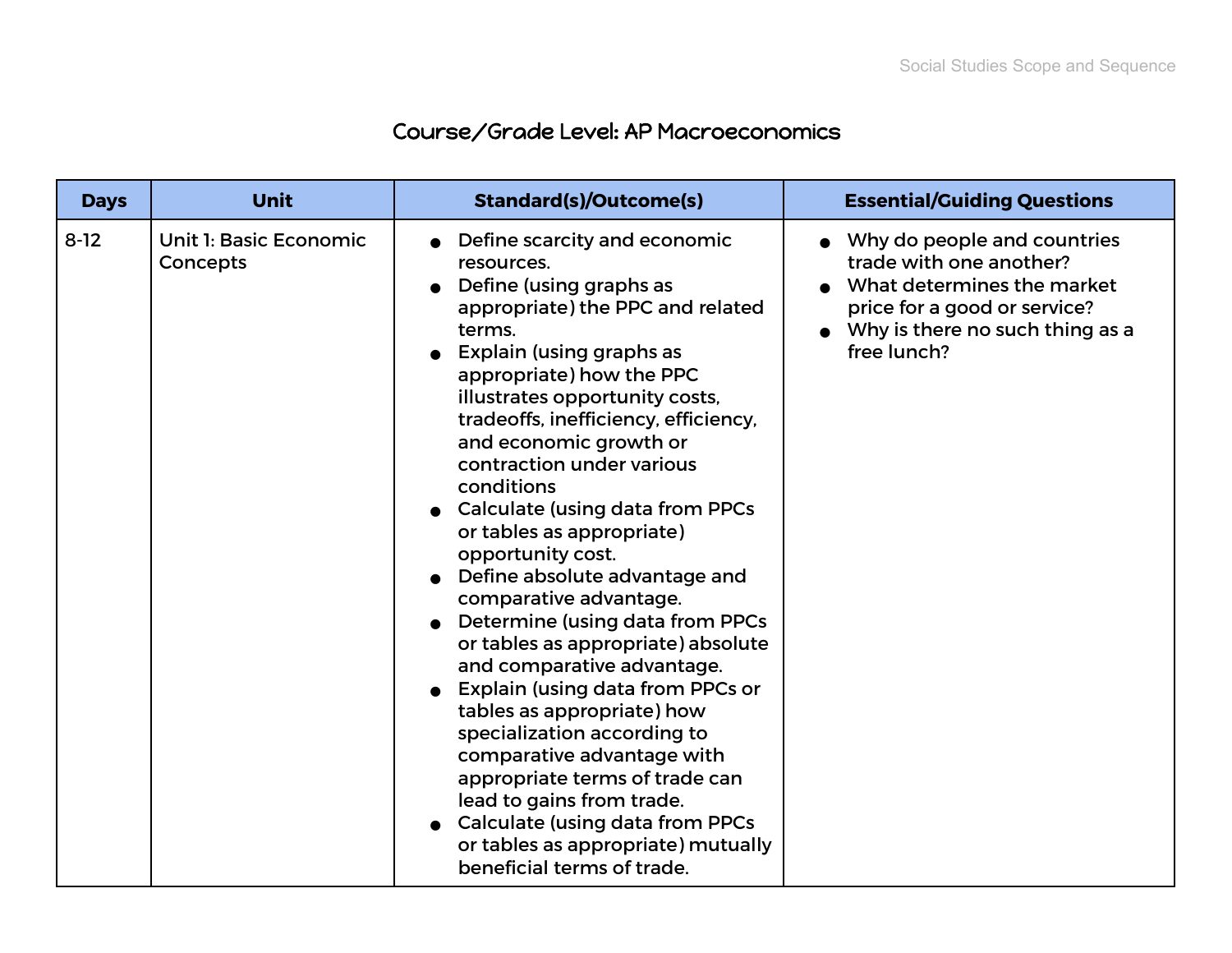| Define (using graphs as<br>appropriate) the law of demand<br>• Explain (using graphs as<br>appropriate) the relationship<br>between the price of a good or<br>service and the quantity<br>demanded.<br>• Explain (using graphs as<br>appropriate) the determinants of<br>demand.<br>$\bullet$ Define (using graphs as<br>appropriate) the law of supply.<br>• Explain (using graphs as<br>appropriate) the relationship<br>between the price of a good or<br>service and the quantity supplied.<br>Explain (using graphs as<br>appropriate) the determinants of<br>supply.<br>$\bullet$ Define (using graphs as<br>appropriate) market equilibrium.<br>• Define a surplus and shortage.<br>• Explain (using graphs as<br>appropriate) how prices adjust to<br>restore equilibrium in markets<br>that are experiencing imbalances.<br>• Calculate (using graphs as<br>appropriate) the surplus or<br>shortage in the market<br>experience an imbalance.<br>• Explain (using graphs as<br>appropriate) how changes in<br>demand and supply affect<br>equilibrium price and equilibrium |  |
|--------------------------------------------------------------------------------------------------------------------------------------------------------------------------------------------------------------------------------------------------------------------------------------------------------------------------------------------------------------------------------------------------------------------------------------------------------------------------------------------------------------------------------------------------------------------------------------------------------------------------------------------------------------------------------------------------------------------------------------------------------------------------------------------------------------------------------------------------------------------------------------------------------------------------------------------------------------------------------------------------------------------------------------------------------------------------------------|--|
| quantity.                                                                                                                                                                                                                                                                                                                                                                                                                                                                                                                                                                                                                                                                                                                                                                                                                                                                                                                                                                                                                                                                            |  |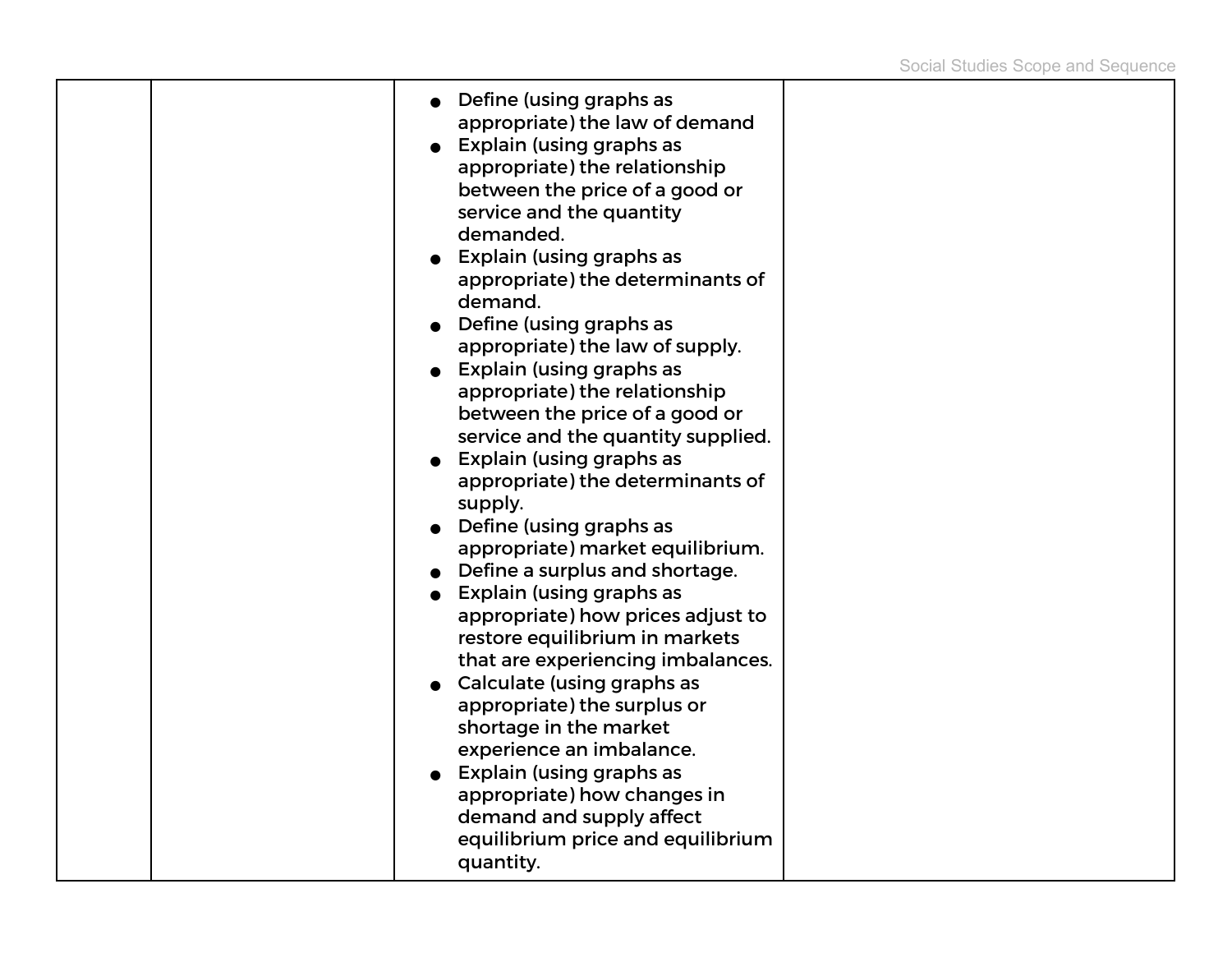|  | $8 - 12$ | Unit 2: Economic<br>Indicators and the<br><b>Business Cycle</b> | Define (using the circular flow<br>diagram as appropriate) how GDP<br>is measured and its components.<br>Calculate nominal GDP.<br>Define the limitations of GDP.<br>Define the labor force, the<br>unemployment rate, and the<br>labor force participation rate.<br><b>Explain how changes in</b><br>employment and the labor<br>market affect the unemployment<br>rate and the labor force<br>participation rate.<br>Calculate the unemployment rate<br>and the labor force participation<br>rate.<br>Define the limitations of the<br>unemployment rate.<br>Define the types of<br>unemployment and the natural<br>rate of unemployment.<br>Explain changes in the types of<br>unemployment.<br>Define the consumer price index<br>(CPI), inflation, deflation,<br>disinflation, the inflation rate, and<br>real variables.<br>Explain how price indices can be<br>used to calculate the inflation<br>rate and to compare nominal<br>variables over time periods.<br>Calculate the CPI, the inflation<br>rate, and changes in real variables.<br>Define the shortcomings of the<br>CPI as a true measure of inflation. | How is one person's spending<br>another person's income?<br>How do we know if an economy is<br>doing well or poorly? |
|--|----------|-----------------------------------------------------------------|---------------------------------------------------------------------------------------------------------------------------------------------------------------------------------------------------------------------------------------------------------------------------------------------------------------------------------------------------------------------------------------------------------------------------------------------------------------------------------------------------------------------------------------------------------------------------------------------------------------------------------------------------------------------------------------------------------------------------------------------------------------------------------------------------------------------------------------------------------------------------------------------------------------------------------------------------------------------------------------------------------------------------------------------------------------------------------------------------------------------------|----------------------------------------------------------------------------------------------------------------------|
|--|----------|-----------------------------------------------------------------|---------------------------------------------------------------------------------------------------------------------------------------------------------------------------------------------------------------------------------------------------------------------------------------------------------------------------------------------------------------------------------------------------------------------------------------------------------------------------------------------------------------------------------------------------------------------------------------------------------------------------------------------------------------------------------------------------------------------------------------------------------------------------------------------------------------------------------------------------------------------------------------------------------------------------------------------------------------------------------------------------------------------------------------------------------------------------------------------------------------------------|----------------------------------------------------------------------------------------------------------------------|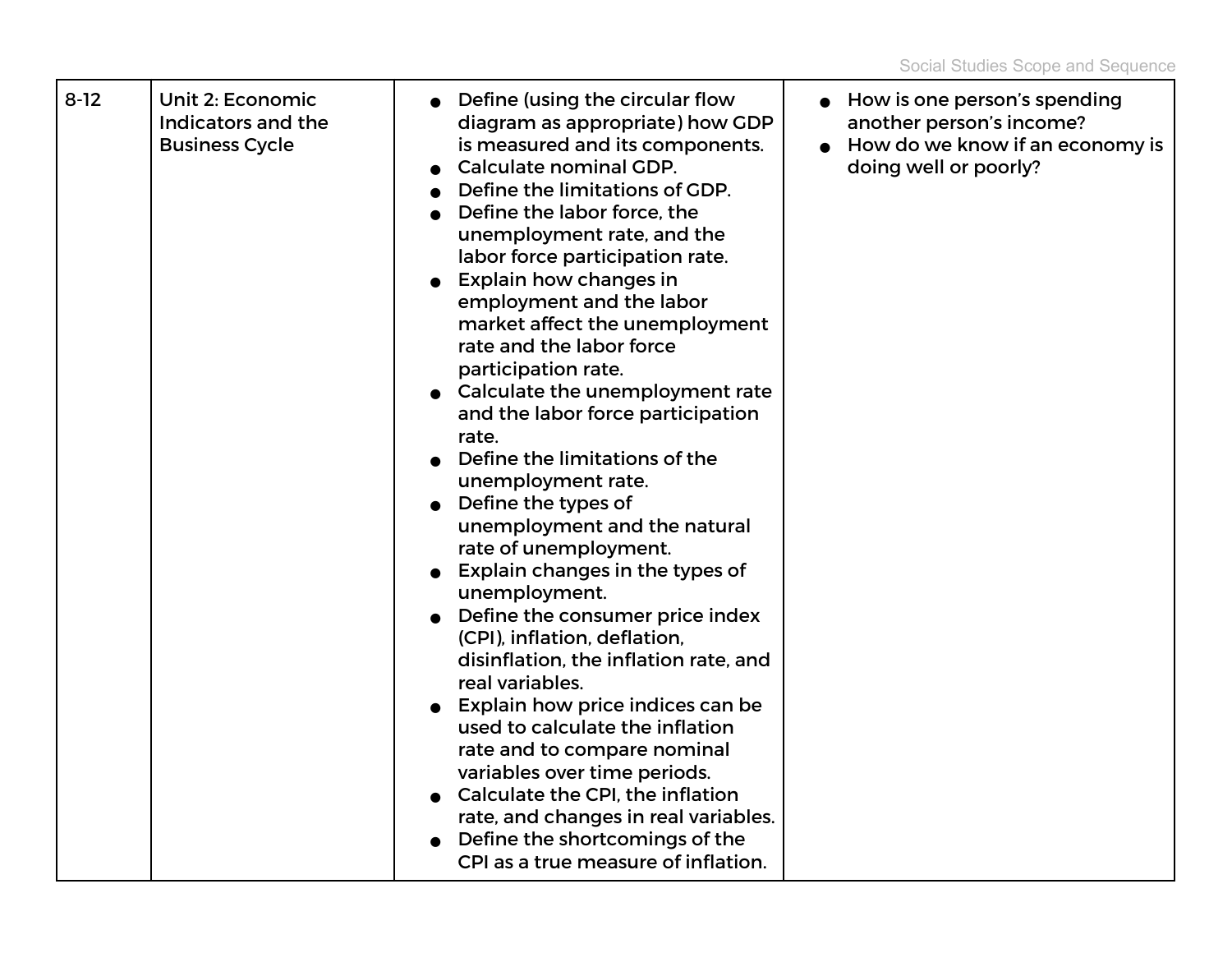|          |                                                       | <b>Explain the costs that unexpected</b><br>inflation (deflation) imposes on<br>individuals and the economy.<br>Define nominal GDP and real<br>GDP.<br>Calculate real GDP and the GDP<br>deflator.<br>Define (using graphs and data as<br>appropriate) turning points and<br>phases of the business cycle.<br>Explain (using graphs and data as<br>appropriate) turning points and<br>phases of the business cycle.                                                                                                                                                                                                                              |                                                                                                                                                                                                                                                     |
|----------|-------------------------------------------------------|--------------------------------------------------------------------------------------------------------------------------------------------------------------------------------------------------------------------------------------------------------------------------------------------------------------------------------------------------------------------------------------------------------------------------------------------------------------------------------------------------------------------------------------------------------------------------------------------------------------------------------------------------|-----------------------------------------------------------------------------------------------------------------------------------------------------------------------------------------------------------------------------------------------------|
| $8 - 12$ | Unit 3: National Income<br>and Price<br>Determination | Define (using graphs as<br>appropriate) the aggregate<br>demand (AD) curve.<br>Explain (using graphs as<br>appropriate) the slope of the AD<br>curve and its determinants.<br>Define the expenditure multiplier,<br>the tax multiplier, the marginal<br>propensity to consume, and the<br>marginal propensity to save<br>Explain how changes in spending<br>and taxes lead to changes in real<br>GDP.<br>Calculate how changes in<br>spending and taxes lead to<br>changes in real GDP.<br>. Define (using graphs as<br>appropriate) the short-run<br>aggregate supply (SRAS) curve<br>Explain (using graphs as<br>appropriate) the slope of the | How do spending and production<br>decisions made by households,<br>businesses, the government, and<br>the rest of the world affect an<br>economy?<br>How do policy decisions<br>regarding taxation and<br>government spending affect an<br>economy? |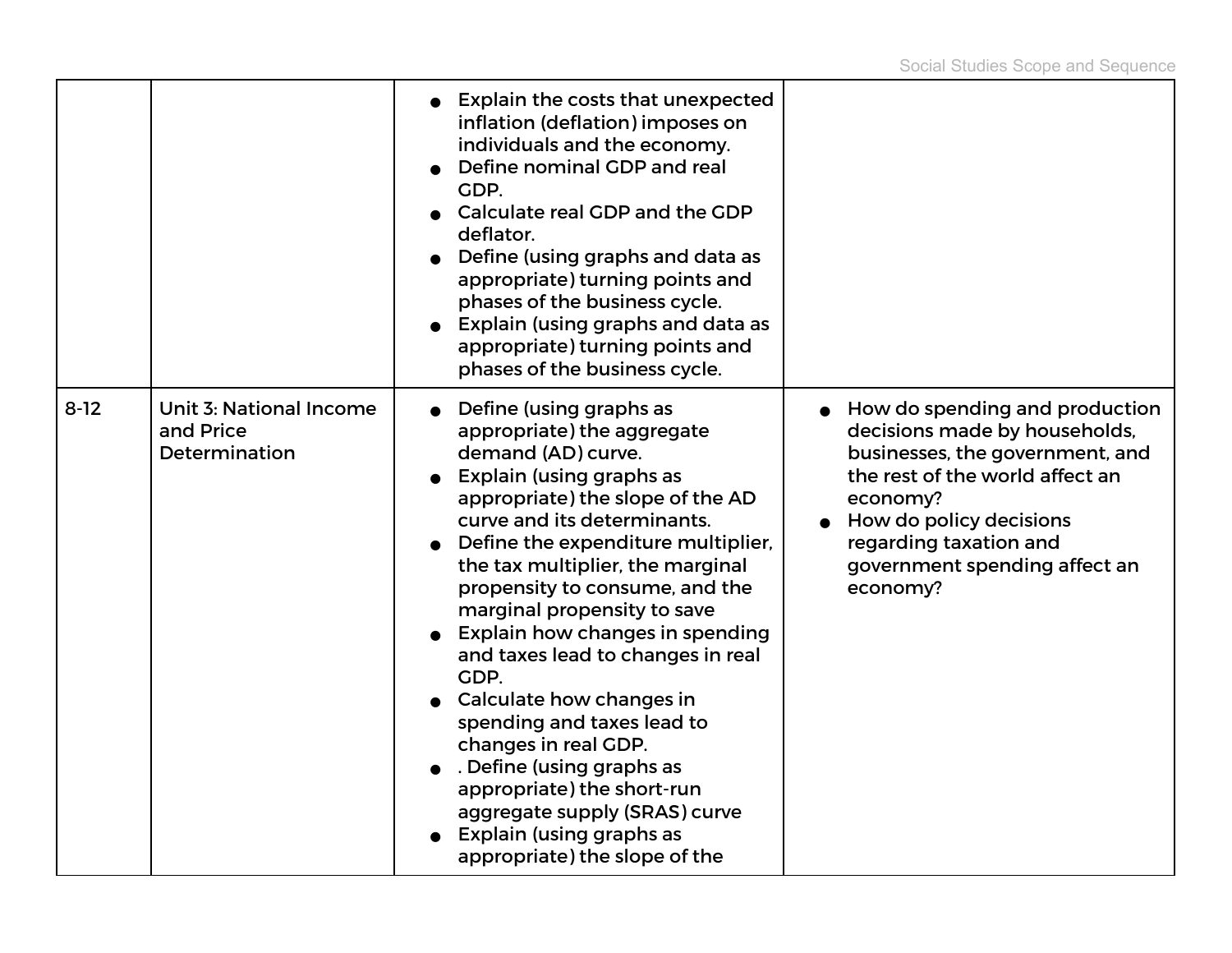|  | <b>SRAS curve and its determinants.</b><br>Explain (using graphs as<br>appropriate) how movement<br>along the SRAS curve implies a<br>relationship between the price<br>level (and inflation) and<br>unemployment.<br>$\bullet$ Define (using graphs as<br>appropriate) the short run and<br>the long run.<br>$\bullet$ Define (using graphs as<br>appropriate) the long-run<br>aggregate supply (LRAS) curve.<br>$\bullet$ Explain (using graphs as<br>appropriate) the short-run and<br>long-run equilibrium price level<br>and output level.<br>$\bullet$ Explain (using graphs as<br>appropriate) the response of<br>output, employment, and the<br>price level to an aggregate<br>demand or aggregate supply<br>shock in the short run.<br>• Explain (using graphs as<br>appropriate) the response of<br>output, employment, and the<br>price level to an aggregate<br>demand or aggregate supply<br>shock in the long run.<br>• Define fiscal policy and related<br>terms.<br>Explain (using graphs as<br>appropriate) the short-run effects |  |
|--|----------------------------------------------------------------------------------------------------------------------------------------------------------------------------------------------------------------------------------------------------------------------------------------------------------------------------------------------------------------------------------------------------------------------------------------------------------------------------------------------------------------------------------------------------------------------------------------------------------------------------------------------------------------------------------------------------------------------------------------------------------------------------------------------------------------------------------------------------------------------------------------------------------------------------------------------------------------------------------------------------------------------------------------------------|--|
|  | of a fiscal policy action.<br>Calculate the short-run effects of                                                                                                                                                                                                                                                                                                                                                                                                                                                                                                                                                                                                                                                                                                                                                                                                                                                                                                                                                                                   |  |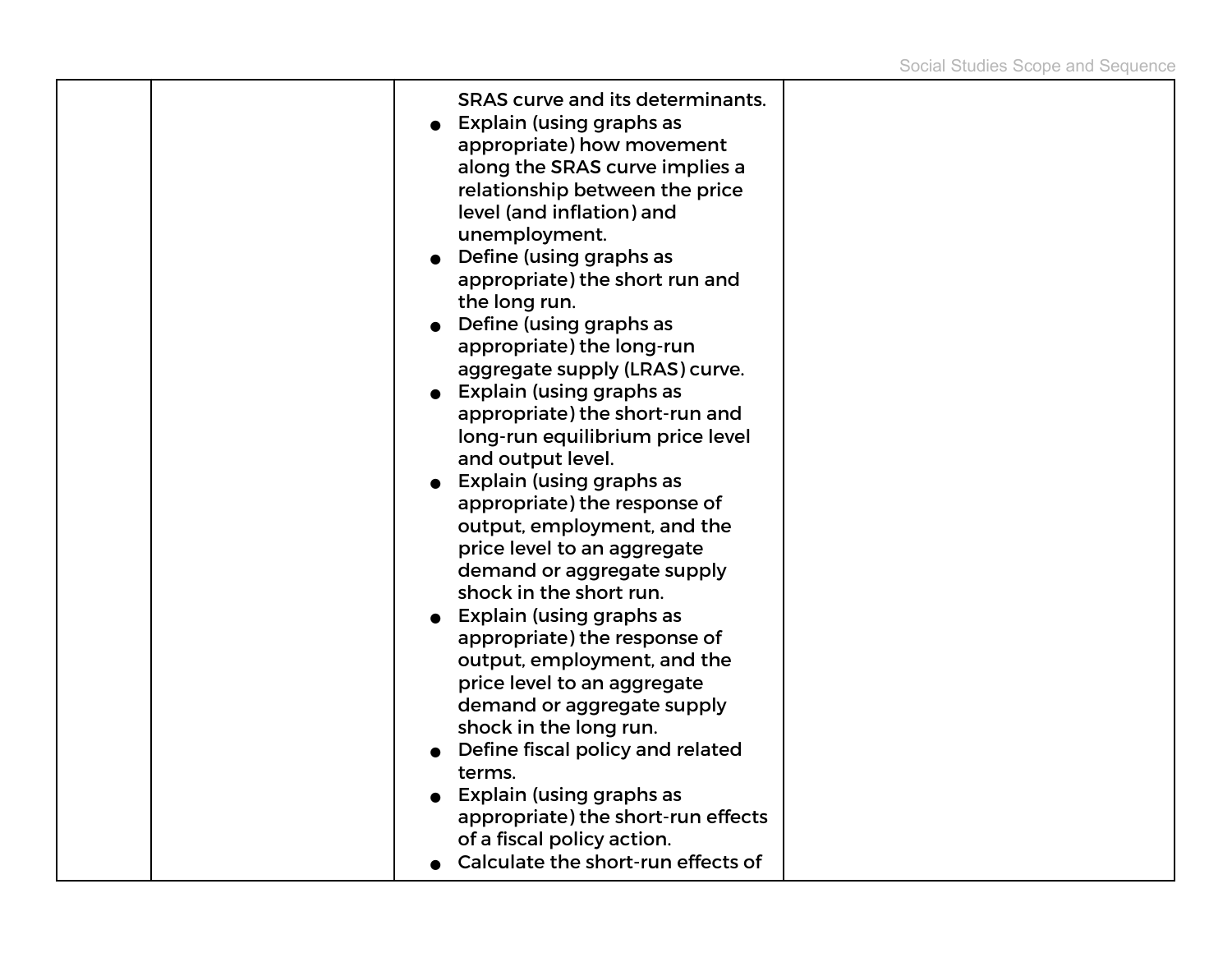|          |                                 | a fiscal policy action.<br>Define why there are lags to<br>discretionary fiscal policy.<br>. Define automatic stabilizers.<br><b>Explain how automatic stabilizers</b><br>moderate business cycles.                                                                                                                                                                                                                                                                                                                                                                                                                                                                                                                                                                                                                                                                                                                                      |                                                                                                                                                                                                       |
|----------|---------------------------------|------------------------------------------------------------------------------------------------------------------------------------------------------------------------------------------------------------------------------------------------------------------------------------------------------------------------------------------------------------------------------------------------------------------------------------------------------------------------------------------------------------------------------------------------------------------------------------------------------------------------------------------------------------------------------------------------------------------------------------------------------------------------------------------------------------------------------------------------------------------------------------------------------------------------------------------|-------------------------------------------------------------------------------------------------------------------------------------------------------------------------------------------------------|
| $8 - 12$ | <b>Unit 4: Financial Sector</b> | Define the principal attributes-<br>liquidity, rate of return, and risk-<br>associated with various classes of<br>financial assets, including money.<br><b>Explain the relationship between</b><br>the price of previously issued<br>bonds and interest rates.<br>Define the nominal and real<br>interest rate.<br><b>Explain the relationship between</b><br>changes in nominal interest rates,<br>expected inflation, and real<br>interest rates.<br>Calculate the nominal and real<br>interest rate.<br>Define money and its functions.<br>Calculate (using data as<br>appropriate) measures of money.<br>Define key terms related to the<br>banking system and the<br>expansion of the money supply.<br><b>Explain how the banking system</b><br>creates and expands the money<br>supply.<br>Calculate (using data and balance<br>sheets as appropriate) the effects<br>of changes in the banking system.<br>Define (using graphs as | What is money?<br>How is the price of money<br>determined?<br>How do banks create money?<br>How do the actions of a country's<br>central bank affect financial<br>decision making and the<br>economy? |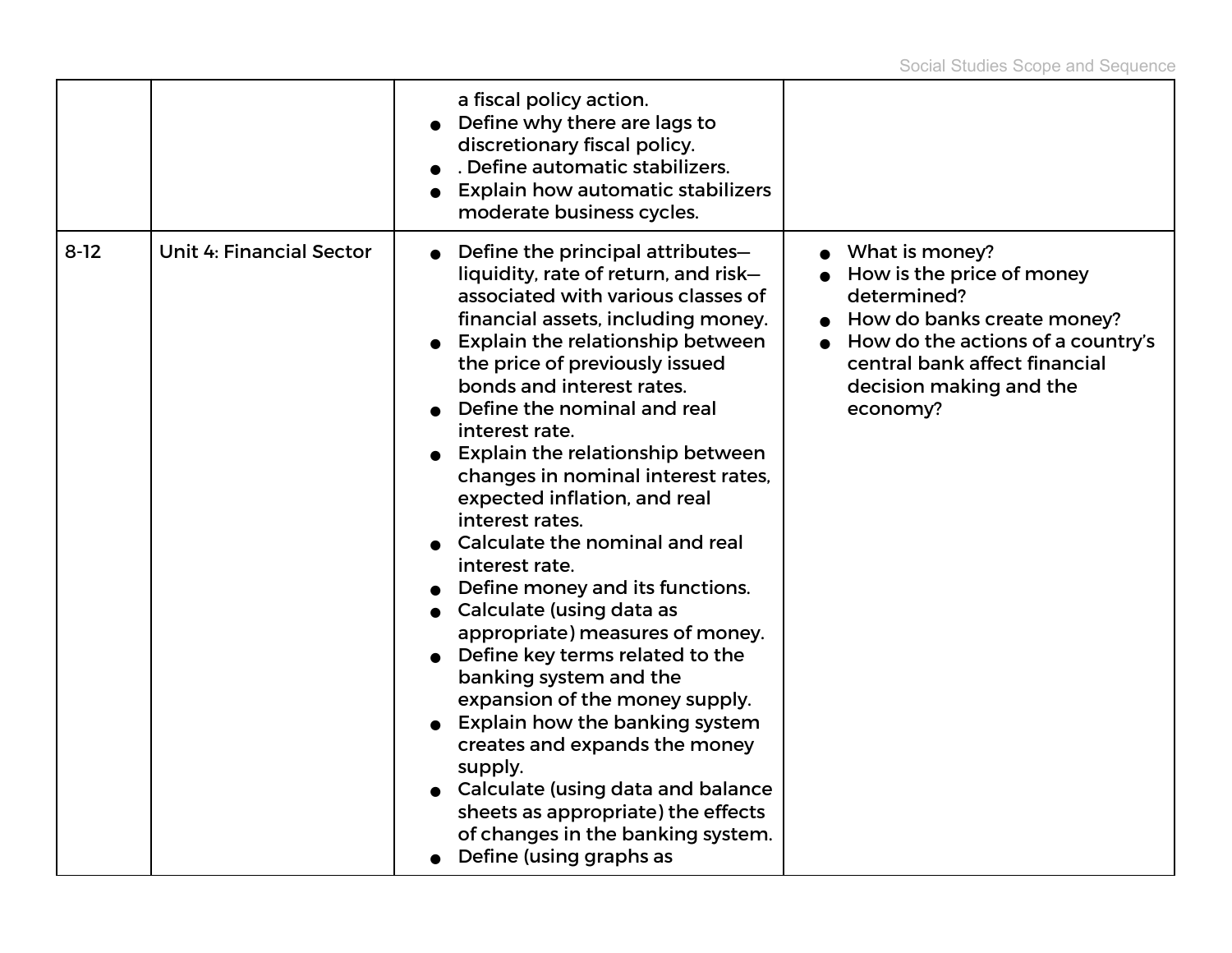|  | appropriate) the money market,<br>money demand, and money<br>supply.<br>Explain (using graphs as<br>appropriate) the relationship<br>between the nominal interest rate<br>and the quantity of money<br>demanded (supplied).<br>$\bullet$ Define (using graphs as<br>appropriate) equilibrium in the<br>money market.<br>Explain (using graphs as<br>appropriate) how nominal<br>interest rates adjust to restore<br>equilibrium in the money market.<br>• Explain (using graphs as<br>appropriate) the determinants of<br>demand and supply in the money<br>market.<br>• Explain (using graphs as<br>appropriate) how changes in<br>demand and supply in the money<br>market affect the equilibrium<br>nominal interest rate.<br>Define monetary policy and<br>related terms.<br>Explain (using graphs as<br>appropriate) the short-run effects<br>of a monetary policy action.<br>Calculate (using data and balance<br>sheets as appropriate) the effects<br>of a monetary policy action.<br>Define why there are lags to |  |
|--|----------------------------------------------------------------------------------------------------------------------------------------------------------------------------------------------------------------------------------------------------------------------------------------------------------------------------------------------------------------------------------------------------------------------------------------------------------------------------------------------------------------------------------------------------------------------------------------------------------------------------------------------------------------------------------------------------------------------------------------------------------------------------------------------------------------------------------------------------------------------------------------------------------------------------------------------------------------------------------------------------------------------------|--|
|  | monetary policy.<br>Define (using graphs as                                                                                                                                                                                                                                                                                                                                                                                                                                                                                                                                                                                                                                                                                                                                                                                                                                                                                                                                                                                |  |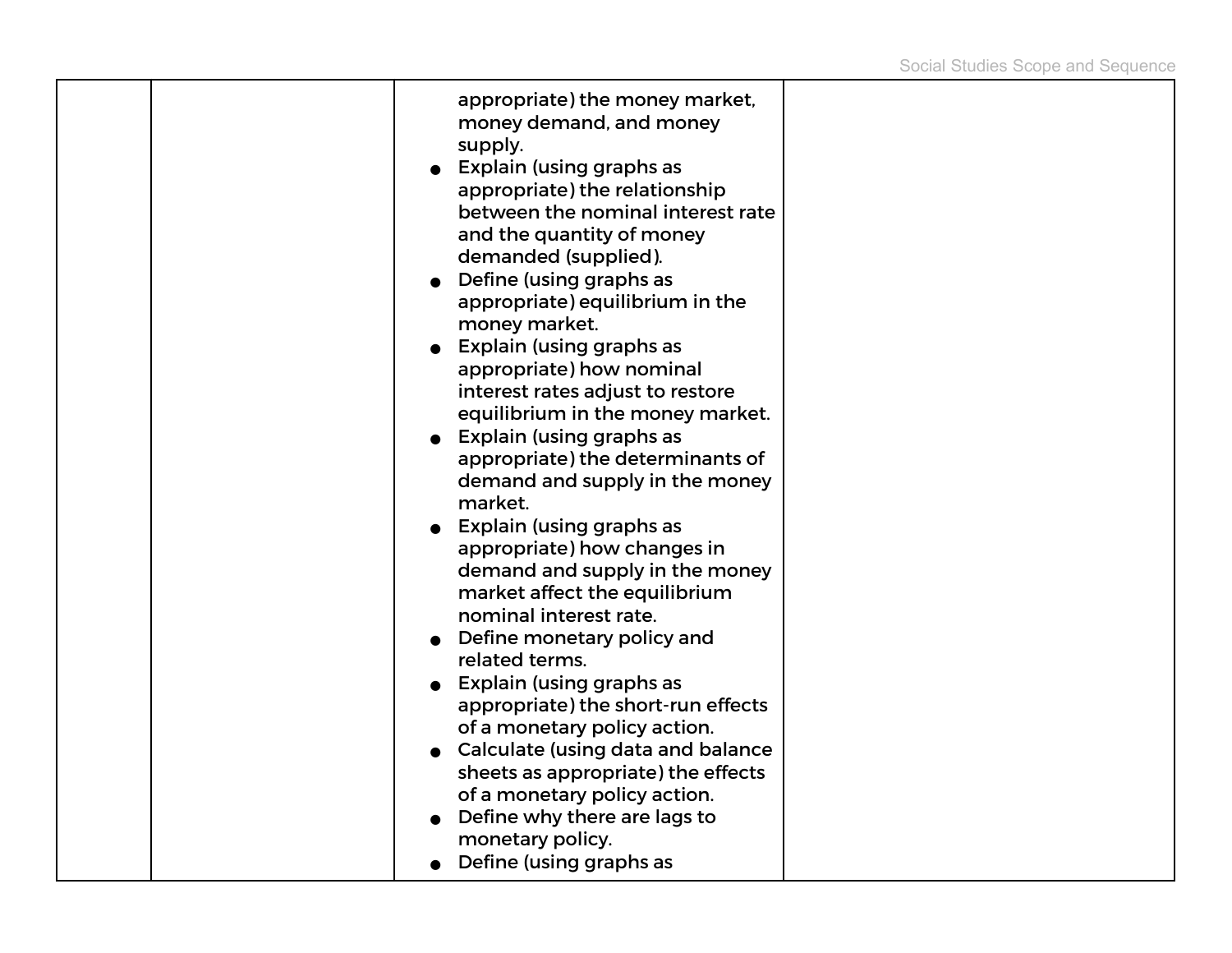|        |                                                                             | appropriate) the loanable funds<br>market, demand for loanable<br>funds, and supply of loanable<br>funds.<br>Explain (using graphs as<br>appropriate) the relationship<br>between the real interest rate and<br>the quantity of loanable funds<br>demanded (supplied).<br>Define national savings in both a<br>closed and an open economy.<br>Define (using graphs as<br>appropriate) equilibrium in the<br>loanable funds market.<br>Explain (using graphs as<br>appropriate) how real interest<br>rates adjust to restore equilibrium<br>in the loanable funds market.<br>Explain (using graphs as<br>appropriate) the determinants of<br>demand and supply in the<br>loanable funds market.<br>. Explain (using graphs as<br>appropriate) how changes in<br>demand and supply in the<br>loanable funds market affect the<br>equilibrium real interest rate and<br>equilibrium quantity of loanable<br>funds. |                                                                                                                                                                  |
|--------|-----------------------------------------------------------------------------|-----------------------------------------------------------------------------------------------------------------------------------------------------------------------------------------------------------------------------------------------------------------------------------------------------------------------------------------------------------------------------------------------------------------------------------------------------------------------------------------------------------------------------------------------------------------------------------------------------------------------------------------------------------------------------------------------------------------------------------------------------------------------------------------------------------------------------------------------------------------------------------------------------------------|------------------------------------------------------------------------------------------------------------------------------------------------------------------|
| $8-12$ | Unit 5: Long-Run<br><b>Consequences of</b><br><b>Stabilization Policies</b> | Explain (using graphs as<br>appropriate) the effects of<br>combined fiscal and monetary<br>policy actions.<br>Define (using graphs as                                                                                                                                                                                                                                                                                                                                                                                                                                                                                                                                                                                                                                                                                                                                                                           | How does an economy grow?<br>What is the relationship between<br>inflation and unemployment?<br>How do monetary and fiscal<br>policies affect the economy in the |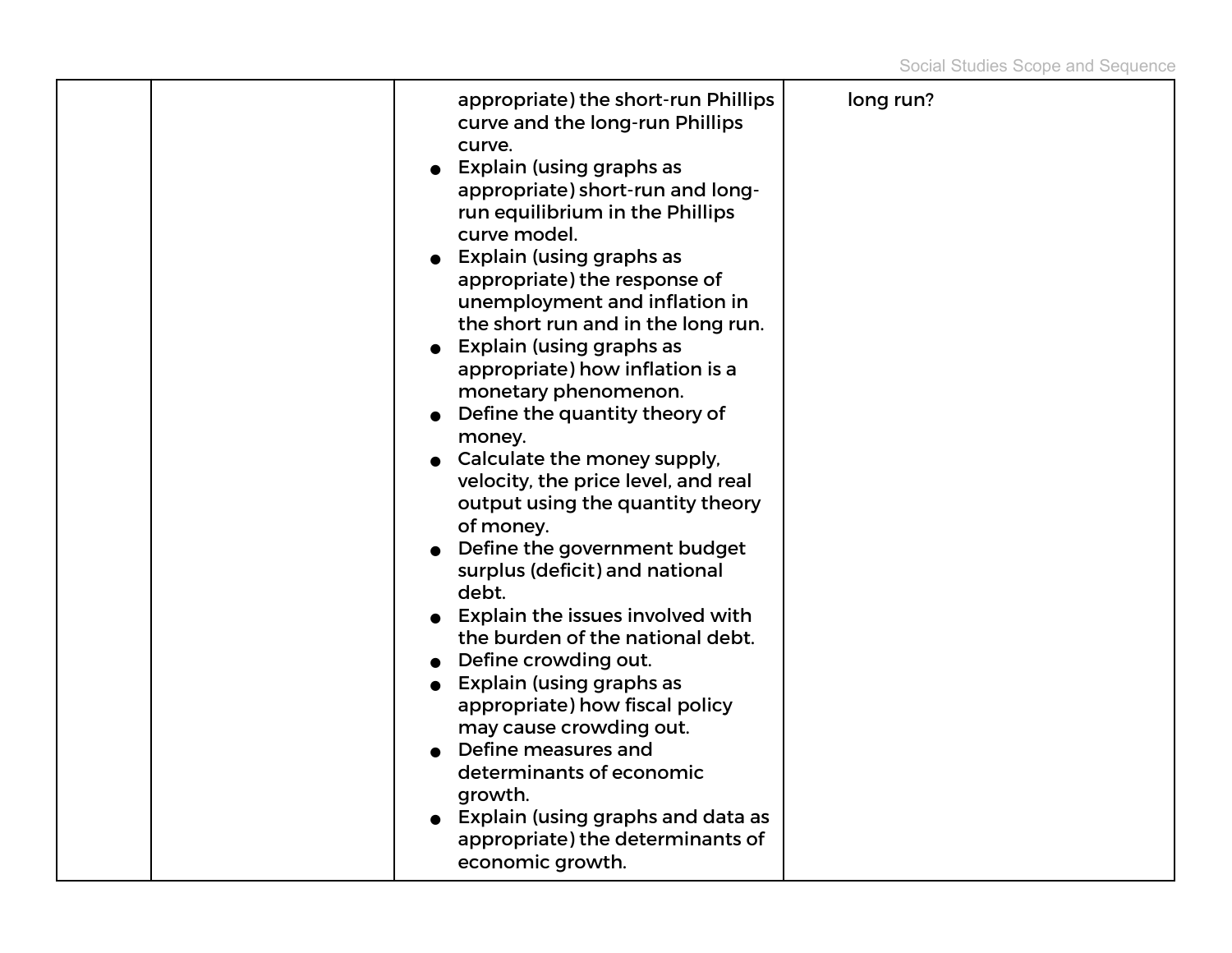|          |                                                                            | • Calculate (using graphs and data<br>as appropriate) per capita GDP<br>and economic growth.<br>Explain (using graphs as<br>appropriate) how the PPC is<br>related to the long-run aggregate<br>supply (LRAS) curve.<br>Explain (using graphs as<br>appropriate) public policies<br>aimed at influencing long-run<br>economic growth.<br>Define supply-side fiscal policies.                                                                                                                                                                                                                                                                                                      |                                                                                                                                                                                                                                             |
|----------|----------------------------------------------------------------------------|-----------------------------------------------------------------------------------------------------------------------------------------------------------------------------------------------------------------------------------------------------------------------------------------------------------------------------------------------------------------------------------------------------------------------------------------------------------------------------------------------------------------------------------------------------------------------------------------------------------------------------------------------------------------------------------|---------------------------------------------------------------------------------------------------------------------------------------------------------------------------------------------------------------------------------------------|
| $8 - 12$ | Unit 6: Open Economy -<br><b>International Trade and</b><br><b>Finance</b> | Define the current account (CA),<br>the capital and financial account<br>(CFA), and the balance of<br>payments (BOP)<br>Explain how changes in the<br>components of the CA and CFA<br>affect a country's BOP.<br>Calculate the CA, the CFA, and the<br>BOP.<br>Define the exchange rate,<br>currency appreciation, and<br>currency depreciation.<br><b>Explain how currencies are valued</b><br>relative to one another.<br>Calculate the value of one<br>currency relative to another.<br>Define the foreign exchange<br>market, demand for currency, and<br>supply of currency.<br>. Explain (using graphs as<br>appropriate) the relationship<br>between the exchange rate and | Why does the balance of<br>payments balance?<br>Why does the price of one nation's<br>currency relative to another<br>nation's currency change?<br>How do changes in the value of a<br>country's currency affect that<br>country's economy? |